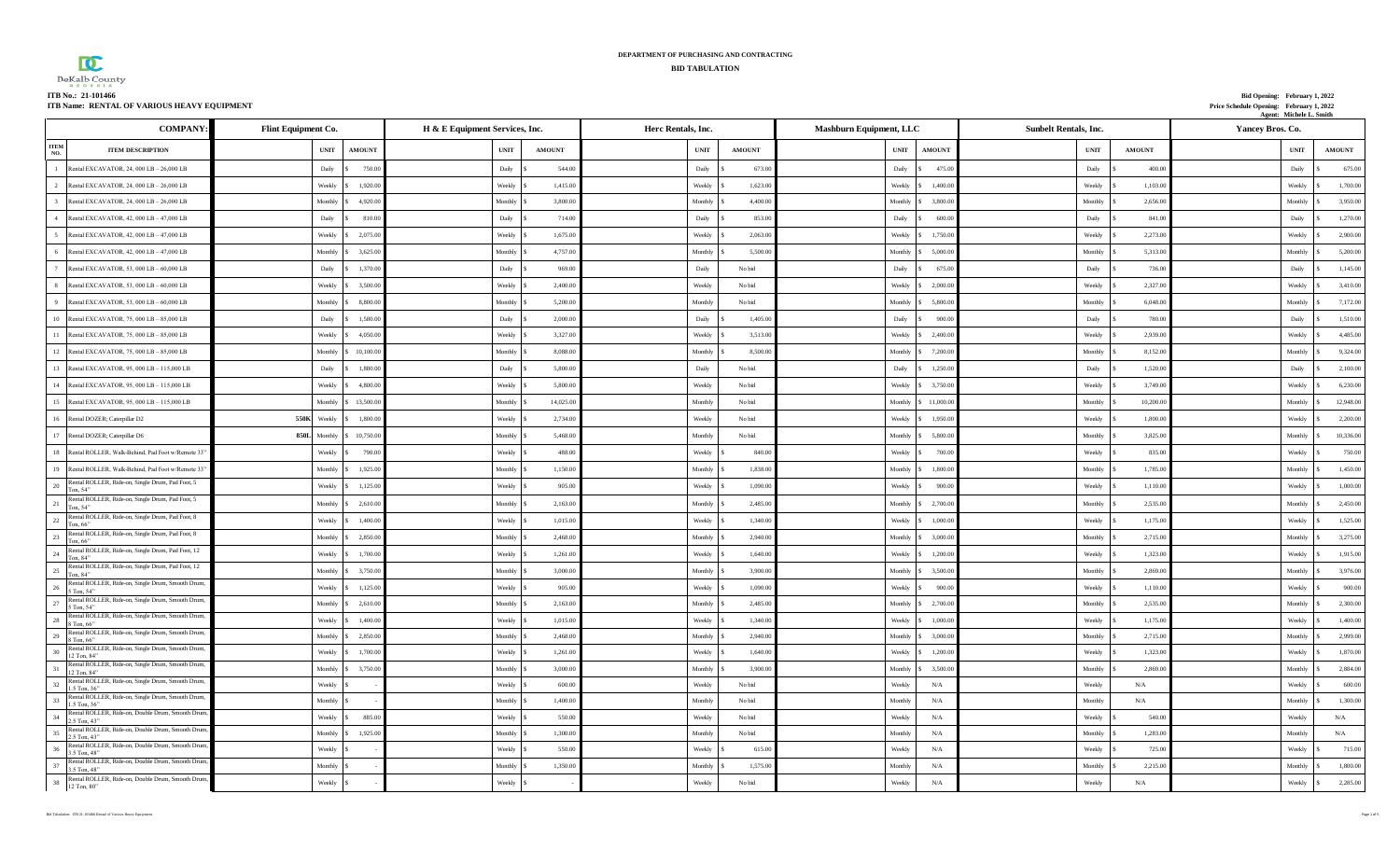

### **ITB Name: RENTAL OF VARIOUS HEAVY EQUIPMENT**

| ITB No.: 21-101466                          | Bid Opening: February 1, 2022            |
|---------------------------------------------|------------------------------------------|
| ITB Name: RENTAL OF VARIOUS HEAVY EQUIPMENT | Price Schedule Opening: February 1, 2022 |
|                                             | ాt: Michele L. Smith                     |

| <b>COMPANY</b>                                                                     | Flint Equipment Co.                                                                                                                                               |             |               | H & E Equipment Services, Inc.                                                                          |             |               | Herc Rentals, Inc.                                                                 |             |               | <b>Mashburn Equipment, LLC</b>                                                             |                |                    | <b>Sunbelt Rentals, Inc.</b>                                                 |             |               | Yancey Bros. Co.                                                            |             |               |
|------------------------------------------------------------------------------------|-------------------------------------------------------------------------------------------------------------------------------------------------------------------|-------------|---------------|---------------------------------------------------------------------------------------------------------|-------------|---------------|------------------------------------------------------------------------------------|-------------|---------------|--------------------------------------------------------------------------------------------|----------------|--------------------|------------------------------------------------------------------------------|-------------|---------------|-----------------------------------------------------------------------------|-------------|---------------|
| <b>ITEM</b><br><b>ITEM DESCRIPTION</b><br>NO.                                      |                                                                                                                                                                   | <b>UNIT</b> | <b>AMOUNT</b> |                                                                                                         | <b>UNIT</b> | <b>AMOUNT</b> |                                                                                    | <b>UNIT</b> | <b>AMOUNT</b> |                                                                                            | <b>UNIT</b>    | <b>AMOUNT</b>      |                                                                              | <b>UNIT</b> | <b>AMOUNT</b> |                                                                             | <b>UNIT</b> | <b>AMOUNT</b> |
| Rental ROLLER, Ride-on, Double Drum, Smooth Drum<br>39<br>12 Ton, 80"              |                                                                                                                                                                   | Monthly     |               |                                                                                                         | Monthly     |               |                                                                                    | Monthl      | No bid        |                                                                                            | Monthly        | N/A                |                                                                              | Monthly     | N/A           |                                                                             | Monthly     | 4,748.00      |
| Rental, TRACTOR, (Track Type) Caterpillar Model<br>40<br>963C or acceptable equal: | tental, TRACTOR, (Track Type)<br>Caterpillar Model 963C or acceptable<br><b>755K DEERE</b>                                                                        | Weekly      | 1,390.00      | ental, TRACTOR, (Track Type)<br>Caterpillar Model 963C or acceptable                                    | Weekly      |               | ental, TRACTOR, (Track Type)<br>'aterpillar Model 963C or acceptable               | Weekly      | No bid        | Rental, TRACTOR, (Track Type)<br>Caterpillar Model 963C or acceptable<br><b>DEERE 755K</b> | Weekly \$      | 2,525.0            | Rental, TRACTOR, (Track Type) Caterpillar<br>Model 963C or acceptable equal: | Weekly      | N/A           | lental, TRACTOR, (Track Type)<br>Caterpillar Model 963C or acceptable equal | Weekly      | 4,260.00      |
| (Bidder state the Manufacturer and Model of Equipment)                             | (Bidder state the Manufacturer and<br>Model of Equipment)                                                                                                         |             |               | (Bidder state the Manufacturer and Model<br>of Equipment)                                               |             |               | (Bidder state the Manufacturer and Model<br>of Equipment)                          |             |               | Bidder state the Manufacturer and Model<br>of Equipment)                                   |                |                    | Bidder state the Manufacturer and Model of<br>dquipment)                     |             |               | (Bidder state the Manufacturer and Model<br>of Equipment)                   |             |               |
| Rental ROLLER, CW16 Pneumatic, 9-Wheel,<br>41<br>ompaction Width 68'               |                                                                                                                                                                   | Weekly      |               |                                                                                                         | Weekly      |               |                                                                                    | Weekly      | No bid        |                                                                                            | Weekly         | N/A                |                                                                              | Weekly      | N/A           |                                                                             | Weekly      | 1,470.00      |
| Rental ROLLER, CW16 Pneumatic, 9-Wheel,<br>42<br>Compaction Width 68'              |                                                                                                                                                                   | Monthly     |               |                                                                                                         | Monthly     |               |                                                                                    | Monthl      | No bid        |                                                                                            | Monthly        | N/A                |                                                                              | Monthly     | N/A           |                                                                             | Monthly     | 3,052.00      |
| 43<br>Rental, TRACTOR, (Track Type) Caterpillar Model<br>963C or acceptable equal: | ental, TRACTOR, (Track Type)<br>Taterpillar Model 963C or acceptable                                                                                              | Monthly     | 9,095.00      | lental, TRACTOR, (Track Type)<br>Caterpillar Model 963C or acceptable                                   | Monthly     |               | lental, TRACTOR, (Track Type)<br>aterpillar Model 963C or acceptable               | Monthl      | No bid        | Rental, TRACTOR, (Track Type)<br>Caterpillar Model 963C or acceptable                      | Monthly        | 6,800.             | Rental, TRACTOR, (Track Type) Caterpillar<br>Model 963C or acceptable equal: | Monthly     | N/A           | Rental, TRACTOR, (Track Type)<br>Caterpillar Model 963C or acceptable equal | Monthly     | 8,844.00      |
| (Bidder state the Manufacturer and Model of Equipment)                             | (Bidder state the Manufacturer and<br>Model of Equipment                                                                                                          |             |               | (Bidder state the Manufacturer and Model<br>f Equipment                                                 |             |               | (Bidder state the Manufacturer and Model<br>of Equipment)                          |             |               | Bidder state the Manufacturer and Model<br>f Equipment                                     |                |                    | Bidder state the Manufacturer and Model of                                   |             |               | (Bidder state the Manufacturer and Model<br>f Equipment                     |             |               |
| 44 Rental, WHEEL LOADER, Caterpillar Model 953G or<br>acceptable equal:            | Rental, WHEEL LOADER, Caterpillar Weekly<br>Model 953G or acceptable equal:<br>NOT A WHEEL LOADER<br><b>655K DEERE CRAWLER</b><br><b>OADER</b>                    |             | 3,300.00      | Rental, WHEEL LOADER, Caterpillar<br>Model 953G or acceptable equal:<br>544 JD / DOOSAN DL250           | Weekly      | 1.720.00      | Rental, WHEEL LOADER, Caterpillar<br>Model 953G or acceptable equal:<br>VOLVO L90H | Weekly      | 1,962.00      | Rental, WHEEL LOADER, Caterpillar<br>Model 953G or acceptable equal:<br><b>DEERE 755K</b>  |                | Weekly \$ 2,525.0  | Rental, WHEEL LOADER, Caterpillar Model<br>953G or acceptable equal:         | Weekly      | N/A           | Rental, WHEEL LOADER, Caterpillar<br>Model 953G or acceptable equal:        | Weekly      | 3,670.00      |
| (Bidder state the Manufacturer and Model of Equipment)                             | Bidder state the Manufacturer and<br>Model of Equipment)                                                                                                          |             |               | (Bidder state the Manufacturer and Model<br>of Equipment)                                               |             |               | (Bidder state the Manufacturer and Model<br>of Equipment)                          |             |               | (Bidder state the Manufacturer and Model<br>of Equipment)                                  |                |                    | (Bidder state the Manufacturer and Model of<br>duipment)                     |             |               | (Bidder state the Manufacturer and Model<br>of Equipment)                   |             |               |
| 45 Rental, WHEEL LOADER, Caterpillar Model 953G or<br>acceptable equal:            | ental, WHEEL LOADER, Caterpillar Monthly \$ 8,025.00<br>Model 953G or acceptable equal:<br><b>NOT A WHEEL LOADER</b><br><b>655K DEERE CRAWLER</b><br><b>OADER</b> |             |               | ental, WHEEL LOADER, Caterpillar<br>Monthly<br>Model 953G or acceptable equal:<br>544 JD / DOOSAN DL250 |             | 4,300.00      | ental, WHEEL LOADER, Caterpillar<br>Model 953G or acceptable equal:<br>VOLVO L90H  | Monthly \$  | 5,000.00      | Rental, WHEEL LOADER, Caterpillar<br>Model 953G or acceptable equal:<br>DEERE 755K         |                | Monthly \$ 6,800.0 | Rental, WHEEL LOADER, Caterpillar Model Monthly<br>953G or acceptable equal: |             | N/A           | ental, WHEEL LOADER, Caterpillar<br>Model 953G or acceptable equal:         | Monthly     | 7,020.00      |
| (Bidder state the Manufacturer and Model of Equipment)                             | (Bidder state the Manufacturer and<br>Model of Equipment)                                                                                                         |             |               | (Bidder state the Manufacturer and Model<br>of Equipment)                                               |             |               | (Bidder state the Manufacturer and Model<br>of Equipment)                          |             |               | Bidder state the Manufacturer and Model<br>of Equipment)                                   |                |                    | (Bidder state the Manufacturer and Model of<br>duipment)                     |             |               | (Bidder state the Manufacturer and Model<br>of Equipment)                   |             |               |
| Rental, TRUCK, Off Road, Dump, Articulating 26 Ton<br>46                           |                                                                                                                                                                   | Daily       | 1,460.0       |                                                                                                         | Daily       | 2,800.0       |                                                                                    | Daily       | No bid        |                                                                                            | Daily          | 950.0              |                                                                              | Daily       | N/A           |                                                                             | Daily       | 1,395.00      |
| 47 Rental, TRUCK, Off Road, Dump, Articulating 26 Ton                              |                                                                                                                                                                   | Weekly      | 3.650.0       |                                                                                                         | Weekly      | 5,000.00      |                                                                                    | Weekly      | No bid        |                                                                                            | Weekly         | 2,800.0            |                                                                              | Weekly      | N/A           |                                                                             | Weekly      | 4,140.00      |
| 48 Rental, TRUCK, Off Road, Dump, Articulating 26 Ton                              |                                                                                                                                                                   | Monthly     | 11,000.0      |                                                                                                         | Monthly     | 11,036.00     |                                                                                    | Monthly     | No bid        |                                                                                            | Monthly        | 8,400.0            |                                                                              | Monthly     | N/A           |                                                                             | Monthly     | 8,596.00      |
| Rental, WHEEL LOADER; Komatsu WA200-7 Wheel<br>49<br>bader                         | <b>DEERE 444</b>                                                                                                                                                  | Daily       | 700.0         |                                                                                                         | Daily       | 688.00        |                                                                                    | Daily       | 672.0         |                                                                                            | Daily          | 475.0              |                                                                              | Daily       | N/A           |                                                                             | Daily       | 750.00        |
| Rental, WHEEL LOADER; Komatsu WA200-7 Wheel<br>50<br>Loader                        |                                                                                                                                                                   | Weekly      | 1,875.0       |                                                                                                         | Weekly      | 1,720.00      |                                                                                    | Weekly      | 1,719.0       |                                                                                            | Weekly         | 1,400              |                                                                              | Weekly      | N/A           |                                                                             | Weekly      | 1,900.00      |
| Rental, WHEEL LOADER; Komatsu WA200-7 Wheel<br>51<br>oader                         |                                                                                                                                                                   | Monthly     | 4,890.0       |                                                                                                         | Monthly     | 4,300.00      |                                                                                    | Monthly     | 4,900.00      |                                                                                            | Monthly        | 4,000.0            |                                                                              | Monthly     | N/A           |                                                                             | Monthly     | 4,499.00      |
| 52 Rental, WHEEL LOADER, 40,000 LB                                                 | DEERE 644                                                                                                                                                         | Daily       | 950.0         |                                                                                                         | Daily       | 688.00        |                                                                                    | Daily       | 695.00        |                                                                                            | Daily          | 650.0              |                                                                              | Daily       | 500.00        |                                                                             | Daily       | 1.365.00      |
| 53<br>Rental, WHEEL LOADER, 40,000 LB                                              |                                                                                                                                                                   | Weekly      | 2,550.0       |                                                                                                         | Weekly      | 1,720.00      |                                                                                    | Weekly      | 1,962.0       |                                                                                            | Weekly         | 1,950.0            |                                                                              | Weekly      | 1,380.00      |                                                                             | Weekly      | 4,050.00      |
| 54 Rental, WHEEL LOADER, 40,000 LB                                                 |                                                                                                                                                                   | Monthly     | 8,025.0       |                                                                                                         | Monthly     | 4,300.00      |                                                                                    | Monthly     | 5,000.00      |                                                                                            | Monthly        | 5,800.0            |                                                                              | Monthly     | 4,075.00      |                                                                             | Monthly     | 8,336.00      |
| 55 Rental, COMPACT EXCAVATOR, 10' Dig Depth                                        |                                                                                                                                                                   | Weekly      | 650.0         |                                                                                                         | Weekly      | 558.00        |                                                                                    | Weekly      | 756.00        |                                                                                            | Weekly         | 850.0              |                                                                              | Weekly      | 833.00        |                                                                             | Weekly      | 880.00        |
| 56<br>Rental, COMPACT EXCAVATOR, 10' Dig Depth                                     |                                                                                                                                                                   | Monthly     | 1,800.0       |                                                                                                         | Monthly     | 1,300.00      |                                                                                    | Monthly     | 1,625.0       |                                                                                            | Monthly        | 2,000.0            |                                                                              | Monthly     | 1,747.00      |                                                                             | Monthly     | 1,700.00      |
| 57 Rental, COMPACT EXCAVATOR, 11' Dig Depth                                        |                                                                                                                                                                   | Weekly      | 805.00        |                                                                                                         | Weekly      | 795.00        |                                                                                    | Weekly      | 861.0         |                                                                                            | Weekly         | 850.0              |                                                                              | Weekly      | 927.00        |                                                                             | Weekly      | 900.00        |
| 58 Rental, COMPACT EXCAVATOR, 11' Dig Depth                                        |                                                                                                                                                                   | Monthly     | 1,920.0       |                                                                                                         | Monthly     | 1,550.00      |                                                                                    | Monthly     | 2,025.00      |                                                                                            | Monthly        | 2,000.0            |                                                                              | Monthly     | 2,091.00      |                                                                             | Monthly     | 1,950.00      |
| 59<br>Rental, COMPACT EXCAVATOR, 12' Dig Depth                                     |                                                                                                                                                                   | Weekly      | 935.0         |                                                                                                         | Weekly      | 928.00        |                                                                                    | Weekly      | 975.0         |                                                                                            | Weekly         | 1.000.             |                                                                              | Weekly      | 1,053.0       |                                                                             | Weekly      | 900.00        |
| 60 Rental, COMPACT EXCAVATOR, 12' Dig Depth                                        |                                                                                                                                                                   | Monthly     | 1.980.0       |                                                                                                         | Monthly     | 1,856.00      |                                                                                    | Monthly     | 2.405.0       |                                                                                            | Monthly        | 2.500 f            |                                                                              | Monthly     | 2,231.00      |                                                                             | Monthly     | 1,950.00      |
| 61 Rental, COMPACT EXCAVATOR, 14' Dig Depth                                        |                                                                                                                                                                   | Weekly      | 1,010.00      |                                                                                                         | Weekly      | 1,320.00      |                                                                                    | Weekly      | 1,150.00      |                                                                                            | Weekly         | 1.250.0            |                                                                              | Weekly      | 1,400.00      |                                                                             | Weekly      | 1,400.00      |
| 62 Rental, COMPACT EXCAVATOR, 14' Dig Depth                                        |                                                                                                                                                                   | Monthly     | 2,400.0       |                                                                                                         | Monthly     | 2,675.00      |                                                                                    | Monthly     | 3,010.00      |                                                                                            | Monthly        | 3,000.0            |                                                                              | Monthly     | 2,792.00      |                                                                             | Monthly     | 3,375.00      |
| 63<br>Rental, SKID LOADER, Rubber Tire, 1,600 LB                                   |                                                                                                                                                                   | Monthly     | 1.685.0       |                                                                                                         | Monthly     | 1,600.00      |                                                                                    | Monthly     | 1,275.0       |                                                                                            | Monthly        | N/A                |                                                                              | Monthly     | 1,441.00      |                                                                             | Monthly     | 1,550.00      |
| 64<br>Rental, SKID LOADER, Rubber Track 1,900 LB                                   |                                                                                                                                                                   | Monthly     | 1,900.0       |                                                                                                         | Monthly     | 1,808.00      |                                                                                    | Monthly     | 2,050.00      |                                                                                            | Monthly        | $\rm N/A$          |                                                                              | Monthly     | 2,015.00      |                                                                             | Monthly     | 1,795.00      |
| 65 Rental, SKID LOADER, Rubber Track 2,500 LB                                      |                                                                                                                                                                   | Daily       | 290.0         |                                                                                                         | Daily       | 488.00        |                                                                                    | Daily       | 340.00        |                                                                                            | $_{\rm Daily}$ | N/A                |                                                                              | Daily       | 460.00        |                                                                             | Daily       | 565.00        |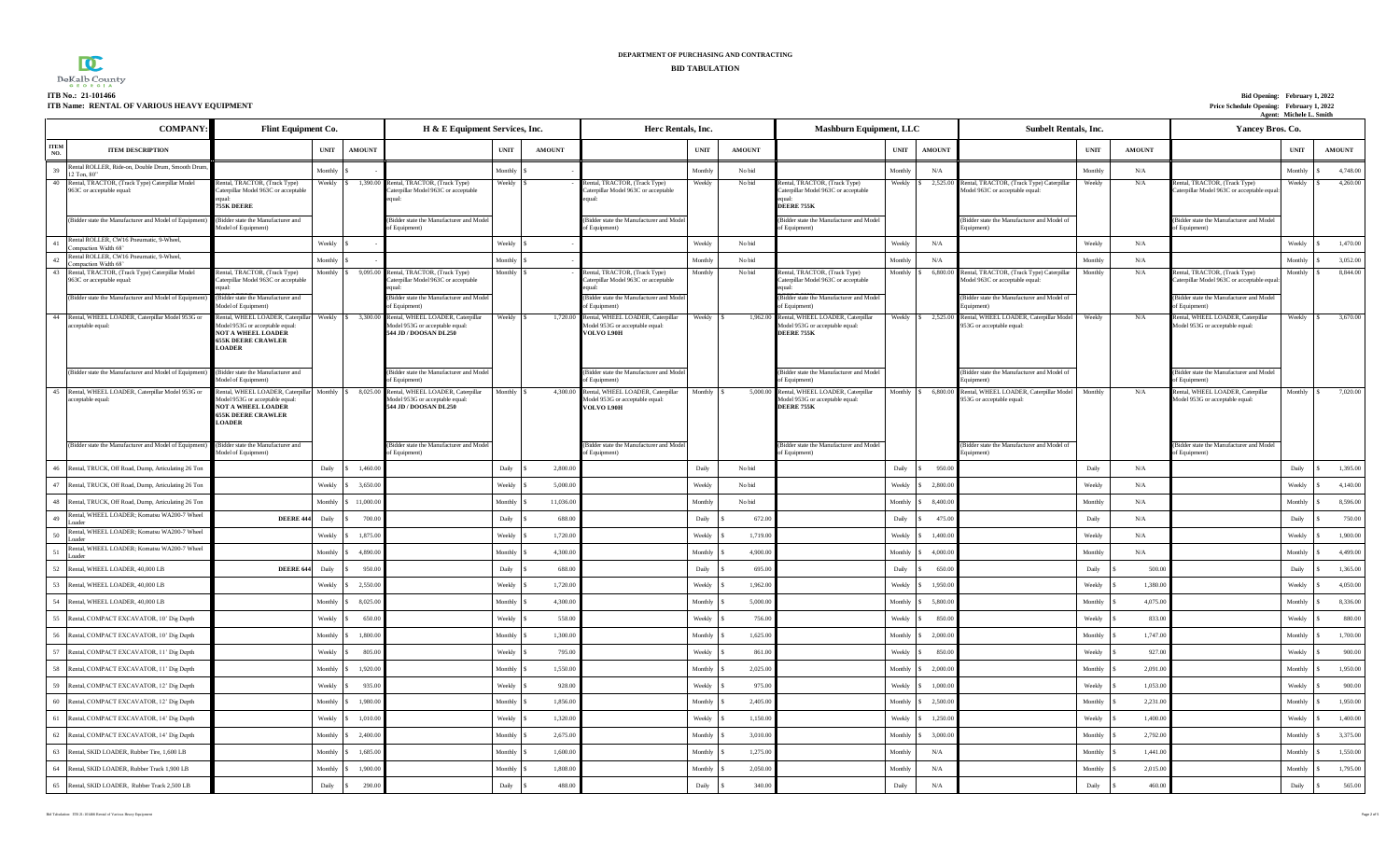|                                             | DEPARTMENT OF PURCHASING AND CONTRACTING |                                          |
|---------------------------------------------|------------------------------------------|------------------------------------------|
| $\bf{D}$                                    | <b>BID TABULATION</b>                    |                                          |
| $DeKalb$ County                             |                                          |                                          |
| ITB No.: 21-101466                          |                                          | Bid Opening: February 1, 2022            |
| ITB Name: RENTAL OF VARIOUS HEAVY EQUIPMENT |                                          | Price Schedule Opening: February 1, 2022 |

| ITB Name: RENTAL OF VARIOUS HEAVY EQUIPMENT                                                                                                 |                                              |                                |               |                              |                                              |                              |               | Price Schedule Opening: February 1, 2022 | Agent: Michele L. Smith |               |
|---------------------------------------------------------------------------------------------------------------------------------------------|----------------------------------------------|--------------------------------|---------------|------------------------------|----------------------------------------------|------------------------------|---------------|------------------------------------------|-------------------------|---------------|
| <b>COMPANY</b>                                                                                                                              | Flint Equipment Co.                          | H & E Equipment Services, Inc. |               | Herc Rentals, Inc.           | Mashburn Equipment, LLC                      | <b>Sunbelt Rentals, Inc.</b> |               | Yancey Bros. Co.                         |                         |               |
| <b>ITEM</b><br><b>ITEM DESCRIPTION</b><br>NO.                                                                                               | <b>UNIT</b><br><b>AMOUNT</b>                 | <b>UNIT</b>                    | <b>AMOUNT</b> | <b>UNIT</b><br><b>AMOUNT</b> | <b>UNIT</b><br><b>AMOUNT</b>                 | <b>UNIT</b>                  | <b>AMOUNT</b> |                                          | <b>UNIT</b>             | <b>AMOUNT</b> |
| 66 Rental, SKID LOADER, Rubber Track 2,500 LB                                                                                               | 725.00<br>Weekly<br>$\overline{\phantom{a}}$ | Weekly                         | 942.00        | 850.00<br>Weekly             | Weekly<br>N/A                                | Weekly                       | 1,260.00      |                                          | Weekly                  | 1,115.00      |
| 67 Rental, SKID LOADER, Rubber Track 2,500 LB                                                                                               | Monthly<br>2,025.00                          | Monthly                        | 1,989.0       | Monthly<br>2,200.0           | Monthly<br>$\rm N/A$                         | Monthly                      | 2,330.0       |                                          | Monthly                 | 2,400.00      |
| 68 Rental CUTT OFF SAW, 14" with blade                                                                                                      | Weekly                                       | Weekly                         | 225.00        | Weekly<br>306.0              | Weekly<br>N/A                                | Weekly                       | 378.0         |                                          | Weekly                  | 185.00        |
| 69 Rental CUTT OFF SAW, 14" with blade                                                                                                      | Monthly                                      | Monthly                        | 485.00        | 703.0<br>Monthly             | Monthly<br>N/A                               | Monthly                      | 765.0         |                                          | Monthly                 | 455.00        |
| Rental CONCRETE SAW, Walk Behind, 57-60 HP with<br>70<br>blade                                                                              | Weekly                                       | Weekly                         |               | Weekly<br>No bid             | Weekly<br>N/A                                | Weekly                       | 690.00        |                                          | Weekly                  | N/A           |
| Rental CONCRETE SAW, Walk Behind, 57-60 HP with<br>71<br><b>blade</b>                                                                       | Monthly                                      | Monthly                        |               | Monthly<br>No bid            | Monthly<br>$\rm N/A$                         | Monthly                      | 2,080.0       |                                          | Monthly                 | N/A           |
| 72 Rental BREAKER, Hydraulic, 2,100 LB                                                                                                      | Weekly                                       | Weekly                         | 1,000.00      | 1,755.0<br>Weekly            | <b>INCLUDING CARRIER</b> Weekly<br>2,600.00  | Weekly                       | 1,863.0       |                                          | Weekly                  | 3,040.00      |
| 73 Rental BREAKER, Hydraulic, 2,100 LB                                                                                                      | Monthly \$                                   | Monthly                        | 2,545.00      | 3,825.0<br>Monthly           | <b>INCLUDING CARRIER</b> Monthly<br>7,000.0  | Monthly                      | 3,604.0       |                                          | Monthly                 | 5,760.00      |
| 74 Rental BREAKER, Hydraulic, 3,500 LB                                                                                                      | Weekly                                       | Weekly                         | 1,250.0       | 2,295.0<br>Weekly            | <b>INCLUDING CARRIER</b> Weekly<br>3,000.0   | Weekly                       | 2,057.0       |                                          | Weekly                  | 3,040,00      |
| 75 Rental BREAKER, Hydraulic, 3,500 LB                                                                                                      | Monthly                                      | Monthly                        | 3,144.0       | Monthly<br>4,930.00          | <b>INCLUDING CARRIER Monthly</b><br>8,100.0  | Monthly                      | 5,376.0       |                                          | Monthly                 | 5,760.00      |
| 76 Rental, BREAKER, Hydraulic, 5,000 LB                                                                                                     | Weekly                                       | Weekly                         | 2,250.0       | Weekly<br>2,835.0            | <b>INCLUDING CARRIER</b> Weekly<br>3,700.0   | Weekly                       | N/A           |                                          | Weekly                  | 3,264.00      |
| 77 Rental, BREAKER, Hydraulic, 5,000 LB                                                                                                     | Monthly \$                                   | $\operatorname{Monthly}$       | 3,985.00      | 6,630.00<br>Monthly          | <b>INCLUDING CARRIER</b> Monthly<br>9,500.00 | Monthly                      | N/A           |                                          | Monthly                 | 5,920.00      |
| 78 Rental SOD Cutter, 18"                                                                                                                   | Weekly                                       | Weekly                         |               | 304.00<br>Weekly             | N/A<br>Weekly                                | Weekly                       | 324.0         |                                          | Weekly                  | 144.00        |
| 79 Rental SOD Cutter, 18"                                                                                                                   | Monthly                                      | Monthly                        |               | Monthly<br>641.0             | Monthly<br>N/A                               | Monthly                      | 714.0         |                                          | Monthly                 | 432.00        |
| 80 Rental, SOD Roller, Pull Behind                                                                                                          | Weekly                                       | Weekly                         |               | Weekly<br>38.00              | Weekly<br>$\rm N/A$                          | Weekly                       | N/A           |                                          | Weekly                  | N/A           |
| 81 Rental, SOD Roller, Pull Behind                                                                                                          | Monthly                                      | Monthly                        |               | Monthly<br>77.0              | Monthly<br>N/A                               | Monthly                      | N/A           |                                          | Monthly                 | N/A           |
| Rental, 6" Pump, Trash with 20' Suction and 50'<br>$82$ Discharge                                                                           | Weekly                                       | Weekly                         | 1,188.0       | 875.0<br>Weekly              | Weekly<br>N/A                                | Weekly                       | 931.0         |                                          | Weekly                  | 700.00        |
| Rental, 6" Pump, Trash with 20' Suction and 50'<br>$83$ Discharge                                                                           | Monthly                                      | Monthly                        | 2,646.00      | Monthly<br>2,015.0           | Monthly<br>N/A                               | Monthly                      | 2,268.0       |                                          | Monthly                 | 1,650.00      |
| Rental, 8" Pump, Trash, with 20' Suction and 50'<br>$84 \quad \begin{array}{ l } \hline \text{Riem} \\ \hline \text{Discharge} \end{array}$ | Weekly                                       | Weekly                         |               | Weekly<br>1,086.0            | N/A<br>Weekly                                | Weekly                       | N/A           |                                          | Weekly                  | N/A           |
| Rental, 8" Pump, Trash, with 20' Suction and 50'<br>$85$ Discharge                                                                          | Monthly \$                                   | Monthly                        |               | Monthly<br>2,829.0           | Monthly<br>N/A                               | Monthly                      | N/A           |                                          | Monthly                 | N/A           |
| Rental, 10" Pump, Trash, with 20' Suction and 50'<br>86<br>Discharge                                                                        | Weekly \$                                    | Weekly                         |               | Weekly<br>No bid             | N/A<br>Weekly                                | Weekly                       | 1,619.0       |                                          | Weekly                  | N/A           |
| Rental, 10" Pump, Trash, with 20' Suction and 50'                                                                                           | Monthly                                      | Monthly                        |               | Monthly<br>No bid            | Monthly<br>N/A                               | Monthly                      | 4.047.0       |                                          | Monthly                 | N/A           |
| Rental 12" Pump Trash, with 20' Suction and 50'<br>$\begin{tabular}{c} 88 \quad & {\rm Poisson} \\ \hline Discharge \end{tabular}$          | Weekly                                       | Weekly                         |               | 1,767.0<br>Weekly            | Weekly<br>$\rm N/A$                          | Weekly                       | 1,706.0       |                                          | Weekly                  | $\rm N/A$     |
| Rental 12" Pump Trash, with 20' Suction and 50'<br>$89$ Discharge                                                                           | Monthly \$                                   | Monthly                        |               | 4,776.0<br>Monthly           | Monthly<br>N/A                               | Monthly                      | 4,213.00      |                                          | Monthly                 | N/A           |
| 90 Rental, TRENCH BOX, 8' x 10'                                                                                                             | Weekly                                       | Weekly                         |               | No bid<br>Weekly             | N/A<br>Weekly                                | Weekly                       | 419.00        |                                          | Weekly                  | 222.00        |
| 91 Rental, TRENCH BOX, 8' x 10'                                                                                                             | Monthly                                      | Monthly                        |               | Monthly<br>No bid            | Monthly<br>$\rm N/A$                         | Monthly                      | 1,186.00      |                                          | Monthly                 | 660.00        |
| 92 Rental, TRENCH BOX, 4' x 10'                                                                                                             | Weekly                                       | Weekly                         |               | Weekly<br>No bid             | Weekly<br>$\rm N/A$                          | Weekly                       | 238.0         |                                          | Weekly                  | $\rm N/A$     |
| 93 Rental, TRENCH BOX, 4' x 10'                                                                                                             | Monthly \$                                   | Monthly                        |               | Monthly<br>No bid            | Monthly<br>$\rm N/A$                         | Monthly                      | 673.00        |                                          | Monthly                 | N/A           |
| Rental, Walk-Behind Vibratory Trench Roller with<br>94 <b>Remote Drum width 22"</b><br>Remote Drum width $22$ "                             | Weekly                                       | Weekly                         | 488.00        | Weekly<br>No bid             | Weekly<br>N/A                                | Weekly                       | 835.00        |                                          | Weekly                  | N/A           |
| Rental, Walk-Behind Vibratory Trench Roller with<br>95 Remote Drum width 22"                                                                | Monthly                                      | Monthly                        | 1,150.00      | Monthly<br>No bid            | ${\rm N/A}$<br>Monthly                       | Monthly                      | 1,875.00      |                                          | Monthly                 | $\rm N/A$     |
| Rental Walk-Behind Vibratory Trench Roller with<br>96 Remote Drum width $24$ "                                                              | Weekly                                       | Weekly                         | 488.00        | Weekly<br>840.0              | N/A<br>Weekly                                | Weekly                       | 835.00        |                                          | Weekly                  | 750.00        |
| Rental Walk-Behind Vibratory Trench Roller with<br>97 Remote Drum width $24$ "                                                              | Monthly                                      | Monthly                        | 1,150.00      | 1,838.00<br>Monthly          | Monthly<br>N/A                               | Monthly                      | 1,875.00      |                                          | Monthly                 | 1,450.00      |
| Rental Walk Behind Vibratory Trench Roller with<br>98 Remote Drum width $32^{\circ}$                                                        | Weekly \$                                    | Weekly                         | 488.00        | 840.00<br>Weekly             | N/A<br>Weekly                                | Weekly                       | 835.00        |                                          | Weekly                  | 750.00        |
| Rental Walk Behind Vibratory Trench Roller with<br>99 Remote Drum width $32^{\circ}$                                                        | Monthly                                      | Monthly                        | 1,150.00      | 1,838.00<br>Monthly          | $\rm N/A$<br>Monthly                         | Monthly                      | 1,875.00      |                                          | Monthly                 | 1,450.00      |
| Rental Walk-Behind Vibratory Trench Roller with<br>100<br>Remote Drum width 33"                                                             | Weekly \$                                    | Weekly                         | 488.00        | 840.00<br>Weekly             | 700.0<br>Weekly                              | Weekly                       | 835.00        |                                          | Weekly                  | N/A           |
| Rental Walk-Behind Vibratory Trench Roller with<br>101 Remote Drum width 33"                                                                | Monthly S                                    | Monthly                        | 1,150.00      | 1,838.00<br>Monthly          | Monthly<br>1,800.0                           | Monthly                      | 1,875.00      |                                          | Monthly                 | N/A           |
| Rental, Single-Drum Ride-on vibratory Compactor Drum<br>102<br>width 54" Smooth                                                             | Weekly \$<br>1,125.00                        | Weekly                         | 895.00        | 1,090.00<br>Weekly           | Weekly<br>900.00                             | Weekly                       | 1,110.00      |                                          | Weekly                  | 900.00        |
| Rental, Single-Drum Ride-on vibratory Compactor Drum<br>width 54" Smooth                                                                    | Monthly \$<br>2,620.00                       | Monthly                        | 2,163.00      | Monthly<br>2,485.00          | 2,700.00<br>Monthly                          | Monthly                      | 2,535.00      |                                          | Monthly                 | 2,300.00      |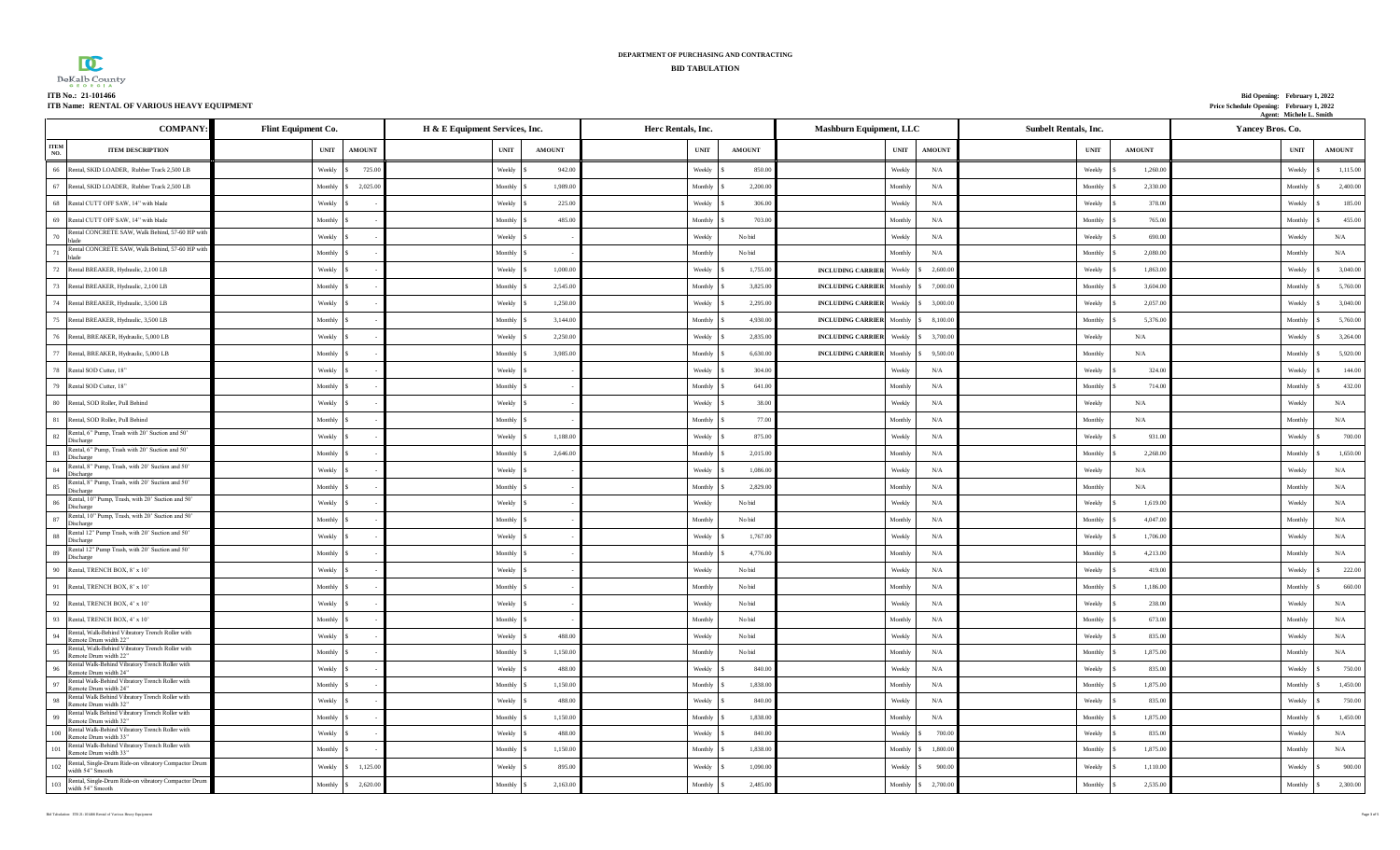| DeKalb County<br><b>GEORGIA</b> |  |
|---------------------------------|--|
| ITB No.: 21-101466              |  |
| ITD M DEMTAL OF VADI            |  |

#### **ITB No.: 21-101466 Bid Opening: February 1, 2022 ITB Name: RENTAL OF VARIOUS HEAVY EQUIPMENT Price Schedule Opening: February 1, 2022** Price Schedule Opening: February 1, 2022<br>Agent: Michele L. Smith

|                    | <b>COMPANY</b>                                                                                                                                                                                                                                                                             | Flint Equipment Co. | H & E Equipment Services, Inc. |                |               | Herc Rentals, Inc. | Mashburn Equipment, LLC |                                 |             | <b>Sunbelt Rentals, Inc.</b> |                                     | Yancey Bros. Co. |             |               |
|--------------------|--------------------------------------------------------------------------------------------------------------------------------------------------------------------------------------------------------------------------------------------------------------------------------------------|---------------------|--------------------------------|----------------|---------------|--------------------|-------------------------|---------------------------------|-------------|------------------------------|-------------------------------------|------------------|-------------|---------------|
| <b>ITEM</b><br>NO. | <b>ITEM DESCRIPTION</b>                                                                                                                                                                                                                                                                    | <b>UNIT</b>         | <b>AMOUNT</b>                  | <b>UNIT</b>    | <b>AMOUNT</b> | <b>UNIT</b>        | <b>AMOUNT</b>           |                                 | <b>UNIT</b> | <b>AMOUNT</b>                | <b>UNIT</b>                         | <b>AMOUNT</b>    | <b>UNIT</b> | <b>AMOUNT</b> |
| 104                | Rental, Single-Drum Ride-on vibratory Compactor Drun<br>width 54" Pad-foot                                                                                                                                                                                                                 | Weekly              | 1,125.00                       | Weekly         | 895.00        | Weekly             | 1,090.0                 |                                 | Weekly      | 900.0                        | Weekly                              | 1,110.0          | Weekly      | 1,000.00      |
| 105                | Rental, Single-Drum Ride-on vibratory Compactor Drum<br>width 54" Pad-foot                                                                                                                                                                                                                 | Monthly             | 2,620.00                       | Monthly        | 2,163.00      | Monthly            | 2,485.0                 |                                 | Monthly     | 2,700.00                     | Monthly                             | 2,535.0          | Monthly     | 2,450.00      |
|                    | 106 Drum width 54" Pad-foot                                                                                                                                                                                                                                                                | Weekly              | 1,125.00                       | Weekly !       |               | Weekly             | No bid                  |                                 | Weekly      | 900.0                        | Weekly                              | 1,110.0          | Weekly      | 1,000.00      |
|                    | 107 Drum width 54" Pad-foot                                                                                                                                                                                                                                                                | Monthly             | 2,620.00                       | Monthly 5      |               | Monthly            | No bid                  |                                 | Monthly     | 2,700.0                      | Monthly                             | 2,535.0          | Monthly     | 2,450.00      |
| 108                | Rental, Single-Drum Ride-on Vibratory Compactor Drun<br>width 66" Smooth                                                                                                                                                                                                                   | Weekly              | 1,400.00                       | Weekly S       | 1,015.00      | Weekly             | 1,340.0                 |                                 | Weekly      | 1,000.00                     | Weekly                              | 1,175.00         | Weekly      | 1,400.00      |
| 109                | Rental, Single-Drum Ride-on Vibratory Compactor Drum<br>width 66" Smooth                                                                                                                                                                                                                   | Monthly             | 2,850.00                       | Monthly \$     | 2,468.00      | Monthly            | 2,940.0                 |                                 | Monthly     | 3,000.00                     | Monthly                             | 2,715.00         | Monthly     | 2,999.00      |
|                    | Rental, Single-Drum Ride-on Vibratory Compactor Drum<br>$110$ width $66^\circ$ Pad-foot                                                                                                                                                                                                    | Weekly              | 1,400.00                       | Weekly         | 1,015.00      | Weekly             | 1,340.0                 |                                 | Weekly      | 1,000.0                      | Weekly                              | 1,175.0          | Weekly      | 1,525.00      |
|                    | Rental, Single-Drum Ride-on Vibratory Compactor Drun<br>111 Neman, Suightlefoot                                                                                                                                                                                                            | Monthly             | 2,850.00                       | Monthly 5      | 2,468.00      | Monthly            | 2,940.0                 |                                 | Monthly     | 3,000.00                     | Monthly                             | 2,715.0          | Monthly     | 3,275.00      |
| 112                | Rental, Single-Drum Ride-on Vibratory Compactor Drun<br>width 84" Smooth                                                                                                                                                                                                                   | Weekly              | 1,700.00                       | Weekly !       | 1,261.00      | Weekly             | 1,640.0                 |                                 | Weekly      | 1,200.0                      | Weekly                              | 1,323.0          | Weekly      | 1,685.00      |
| 113                | Rental, Single-Drum Ride-on Vibratory Compactor Drum<br>width 84" Smooth                                                                                                                                                                                                                   | Monthly             | 3,750.00                       | <b>Monthly</b> | 3,000.00      | Monthly            | 3,900.0                 |                                 | Monthly     | 3,500.0                      | Monthly                             | 2,869.0          | Monthly     | 4,130.00      |
| 114                | Rental, Single-Drum Ride-on Vibratory Compactor Drun<br>width 84" Pad-foot                                                                                                                                                                                                                 | Weekly              | 1,700.00                       | Weekly S       | 1,261.00      | Weekly             | 1,640.0                 |                                 | Weekly      | 1,200.0                      | Weekly                              | 1,323.00         | Weekly      | 1,725.00      |
| 115                | Rental, Single-Drum Ride-on Vibratory Compactor Drun<br>width 84" Pad-foot                                                                                                                                                                                                                 | Monthly             | 3,250.00                       | Monthly \$     | 3,000.00      | Monthly            | 3,900.0                 |                                 | Monthly     | 3,500.0                      | Monthly                             | 2,869.0          | Monthly     | 4,225.00      |
|                    | 116 Rental, Concrete Bucket; One (1) Cubic Yard                                                                                                                                                                                                                                            | Weekly              |                                | Weekly         | 180.00        | Weekly             | 104.0                   |                                 | Weekly      | N/A                          | Weekly                              | 167.00           | Weekly      | N/A           |
|                    | 117 Rental, Concrete Bucket; One (1) Cubic Yard                                                                                                                                                                                                                                            | Monthly             |                                | Monthly 5      | 500.00        | Monthly            | 270.00                  |                                 | Monthly     | N/A                          | Monthly                             | 425.00           | Monthly     | N/A           |
|                    | 118 Rental, Concrete Bucket; Two (2) Cubic Yard                                                                                                                                                                                                                                            | Weekly              |                                | Weekly \$      | 234.00        | Weekly             | No bid                  |                                 | Weekly      | N/A                          | Weekly                              | 203.00           | Weekly      | N/A           |
|                    | 119 Rental, Concrete Bucket; Two (2) Cubic Yard                                                                                                                                                                                                                                            | Monthly             |                                | Monthly 5      | 668.00        | Monthly            | No bid                  |                                 | Monthly     | N/A                          | Monthly                             | 565.0            | Monthly     | N/A           |
|                    | Rental, Slow Speed Shredder, Minimum 22 tons unit-<br>$120$ $\overline{\phantom{0}}$ On tracks                                                                                                                                                                                             | Weekly              |                                | Weekly :       |               | Weekly             | No bid                  |                                 | Weekly      | N/A                          | Weekly                              | N/A              | Weekly      | 13,000.00     |
|                    | Rental, Slow Speed Shredder, Minimum 22 tons unit-<br>$121$ On tracks                                                                                                                                                                                                                      | Monthly             |                                | Monthly 5      |               | Monthly            | No bid                  |                                 | Monthly     | N/A                          | Monthly                             | N/A              | Monthly     | 35,000.00     |
|                    | Rental, Direct Feed Scalper (Dirt Screen) - Minimum<br>122   Keniai, Duxe 1 vee - - - - 1<br>16'x5' screening box - On tracks                                                                                                                                                              | Weekly              |                                | Weekly \$      |               | Weekly             | No bid                  |                                 | Weekly      | N/A                          | Weekly                              | N/A              | Weekly      | 5,280.00      |
|                    | Rental, Direct Feed Scalper (Dirt Screen) - Minimum<br>123 Remai, $\mu$ B and $\lambda$ is the set of the set of the set of the set of the set of set of set of set of set of set of set of set of set of set of set of set of set of set of set of set of set of set of set of set of set | Monthly             |                                | Monthly \$     |               | Monthly            | No bid                  |                                 | Monthly     | N/A                          | Monthly                             | N/A              | Monthly     | 13,200.00     |
|                    | Rental, Jaw Crusher (Concrete Crusher) - Minimum 46'<br>$124$ $\frac{1}{3}$ aw - On tracks                                                                                                                                                                                                 | Weekly              |                                | Weekly !       |               | Weekly             | No bid                  |                                 | Weekly      | N/A                          | Weekly                              | N/A              | Weekly      | 9,865.00      |
|                    | Rental, Jaw Crusher (Concrete Crusher) - Minimum 46'<br>$125$ Jaw – On tracks                                                                                                                                                                                                              | Monthly             |                                | Monthly        |               | Monthly            | No bid                  |                                 | Monthly     | N/A                          | Monthly                             | N/A              | Monthly     | 23,476.00     |
|                    | Rental, Skid Steer, Rubber Tire S630, Operating Capacity<br>126 7160 lbs. - Preferred Bobcat 10229145 or Compatible                                                                                                                                                                        | DEERE 332 Weekly    | 725.00<br><sup>S</sup>         | Weekly \$      | 700.00        | Weekly             | 642.0                   |                                 | Weekly      | N/A                          | Weekly                              | 891.00           | Weekly      | 825.00        |
|                    | Rental, Skid Steer, Rubber Tire S630, Operating Capacity<br>127 7160 lbs. - Preferred Bobcat 10229145 or Compatible<br>rand                                                                                                                                                                | Monthly             | 2,025.00                       | Monthly \$     | 1,438.00      | Monthly \$         | 1,450.0                 |                                 | Monthly     | N/A                          | Monthly<br>$\overline{\phantom{a}}$ | 2,355.00         | Monthly     | 1,825.00      |
| 128                | High Lift Rubber Tire Loader 644 John Deere or<br>Equivalent                                                                                                                                                                                                                               | Weekly              | 8.025.00                       | Weekly \$      | 2,948.00      | Weekly             | No bid                  | NON HIGH LIFT Weekly \$ 2,000.0 |             |                              | Weekly                              | 1,872.0          | Weekly      | N/A           |
| 129                | High Lift Rubber Tire Loader 644 John Deere or<br>Equivalent                                                                                                                                                                                                                               | Monthly             | 7,500.00                       | Monthly 5      | 6,500.00      | Monthly            | No bid                  | <b>NON HIGH LIFT</b> Monthly    |             | 6,000.0                      | Monthly                             | 5,804.0          | Monthly     | N/A           |
|                    | 130 Skid Steer 325G John Deere or Equivalent                                                                                                                                                                                                                                               | CTL Weekly          | 1,110.00                       | Weekly         | 850.00        | Weekly             | 794.0                   |                                 | Weekly      | 850.00                       | Weekly                              | 1,165.0          | Weekly      | 925.00        |
|                    | 131 Skid Steer 325G John Deere or Equivalent                                                                                                                                                                                                                                               | Monthly             | 2,600.00                       | Monthly 5      | 1,889.00      | Monthly            | 2,050.0                 |                                 | Monthly     | 2,500.00                     | Monthly                             | 2,450.00         | Monthly     | 2,100.00      |
|                    | 132 Airsweeper Vacuum/Sweeper Tymco 435 or Equivalent                                                                                                                                                                                                                                      | Weekly              |                                | Weekly S       |               | Weekly             | No bid                  |                                 | Weekly      | N/A                          | Weekly                              | 4,050.00         | Weekly      | N/A           |
|                    | 133 Airsweeper Vacuum/Sweeper Tymco 435 or Equivalent                                                                                                                                                                                                                                      | Monthly             |                                | Monthly \$     |               | Monthly            | No bid                  |                                 | Monthly     | N/A                          | Monthly                             | 7,863.0          | Monthly     | N/A           |
|                    | 134 Rubber Tire Loader 644 High Reach or Equivalent                                                                                                                                                                                                                                        | Weekly              | 2,400.00                       | Weekly !       | 2,948.00      | Weekly             | No bid                  | NON HIGH REACH Weekly           |             | 2,000.0                      | Weekly                              | 1,872.0          | Weekly      | N/A           |
|                    | 135 Rubber Tire Loader 644 High Reach or Equivalent                                                                                                                                                                                                                                        | Monthly             | 7,500.00                       | Monthly        | 6,500.00      | Monthly            | No bid                  | <b>NON HIGH REACH</b> Monthly   |             | 6,000.00                     | Monthly                             | 5,804.0          | Monthly     | N/A           |
|                    | 136 Track Loader 963 Caterpillar or Equivalent                                                                                                                                                                                                                                             | Weekly              | 3.500.00                       | Weekly !       |               | Weekly             | No bid                  |                                 | Weekly      | 2,525.00                     | Weekly                              | N/A              | Weekly      | 4,260.00      |
|                    | 137 Track Loader 963 Caterpillar or Equivalent                                                                                                                                                                                                                                             | Monthly             | 8,500.00                       | Monthly \$     |               | Monthly            | No bid                  |                                 | Monthly     | 6,800.0                      | Monthly                             | N/A              | Monthly     | 8,844.00      |